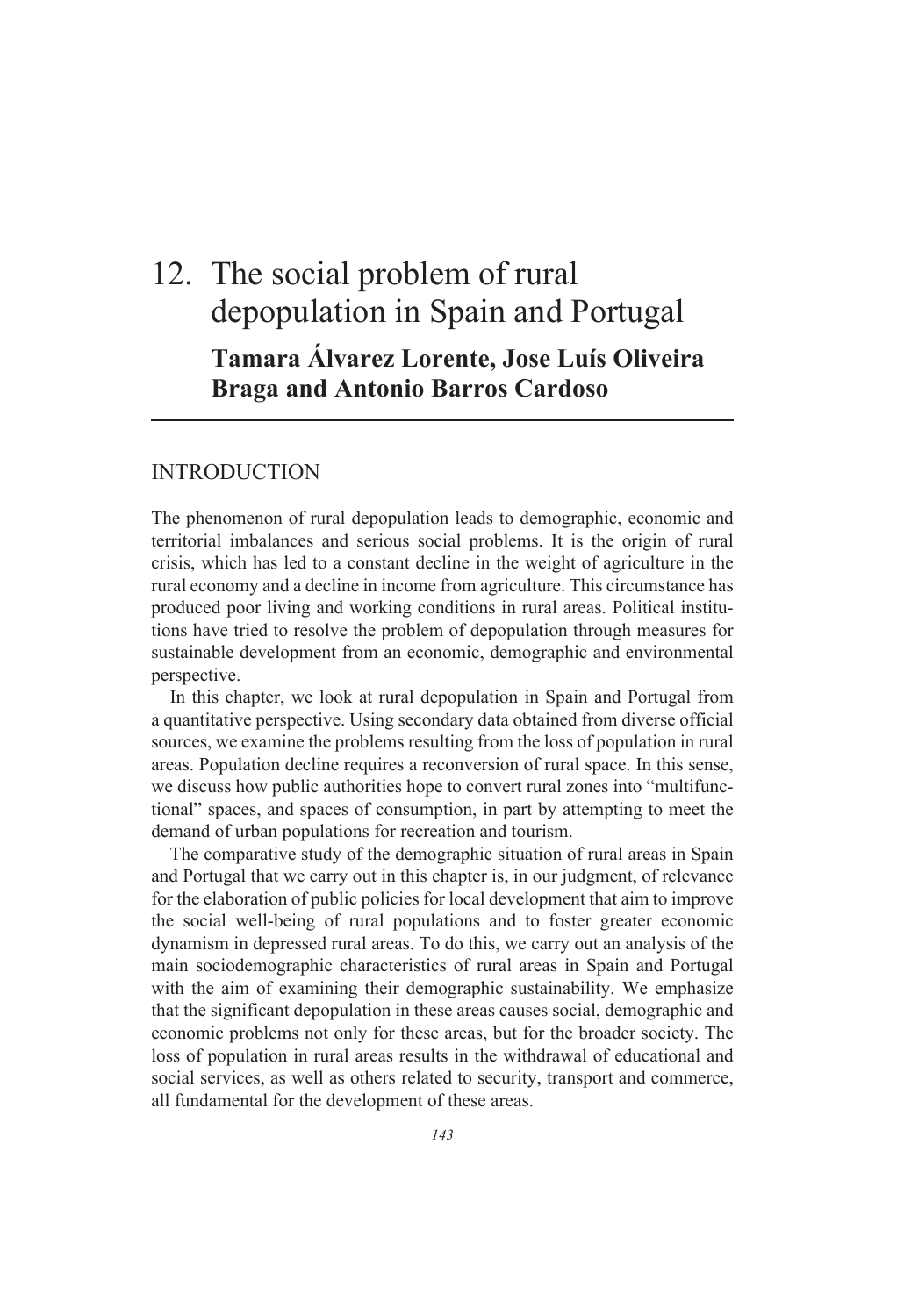We also provide a descriptive analysis using available information of specific rural areas in Spain and Portugal. This analysis is based on census data from the National Statistics Institute of each country and the Database of Contemporary Portugal (PORDATA, n.d.). The variables used are a childhood index, youth index, aging index and dependency index.

For the comparative aspect of our study we refer to homogeneous regions (Cabugueira, 2000), which are defined by their uniformity. In effect, the border regions (Spanish regions mentioned first in each pair) of Galicia/Minho, Castille and Leon/Trás-os-Montes e Alto Douro, Extremadura/Alentejo and Andalusia/Algarve can be compared because they share similar physical and geographic characteristics as well as similar natural resources (Ribeiro, Lautensach & Daveau, 1991). The Canary Islands and Balearic Islands in Spain and the Azores and Madeira in Portugal are compared as well because of their island character.

## THE DIFFICULTY OF DEFINING WHAT IS RURAL

Urbanization, industrialization and technological evolution have led to spatial, functional and socioeconomic changes in the rural world, influencing our definition of the latter (Sharpley  $\&$  Sharpley, 1997). These transformations are reflected in the loss of economic value of agriculture and forestry and have provoked a divorce between younger generations and agricultural practices, affecting the survival and sustainability of the rural world.

We define the rural world along the lines of Cunha (2004, p. 247), as "the space not directly polarized or enveloping metropolitan areas or large cities, normally being defined in function of its lower population density and the greater relative importance of agriculture in the economy and society". Although there is no universal definition of rural areas, national governments use specific criteria to define them. According to Lane (1994 apud Roberts and Hall, 2001) they are based on three main characteristics: population density/size, the economy and land use, and the existence of traditional social structures.

While rural areas in both Portugal and Spain generally have low population densities and relatively small settlements, these criteria do not apply in the same way in all countries (for example, in China and India). In addition, if rural areas tend to be distinguished by traditional agricultural and forestry activities, and often extractive activities as well, the emergence of new activities in rural zones in this post-industrial period, such as tourism, must be recognized.

Regarding traditional structures and social values, the widespread perception exists that rural areas are grounded in a sense of community, in the predominance of a local culture rather than a cosmopolitan one, and in a slow, more "natural" way of life in communion with nature and less materialistic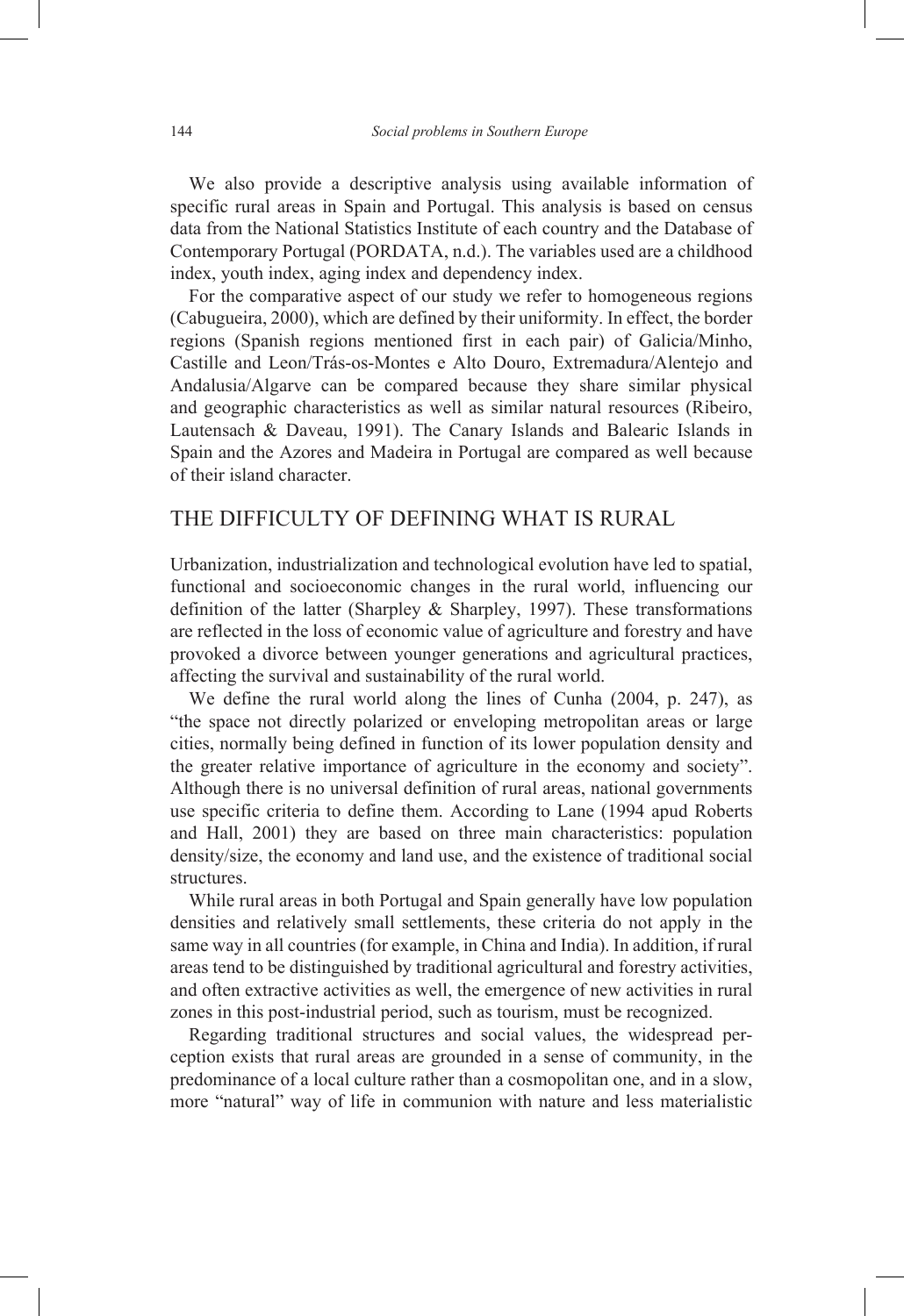(Lane, 1994 apud Roberts and Hall, 2001). The countryside is perceived, on the one hand, as an abandoned and marginalized space because of the loss of the social and economic importance of agriculture, and, on the other, as an idyllic place for contact with a country life connected to nature and associated with authenticity and tranquility (Eusébio, Carneiro, Kastenholz, Figueiredo & Silva, 2017). This is a reinvention of rural space as a place of representation that follows a process of *touristification* and *patrimonialization* (Reis, 2012).

The EU's Common Agricultural Policy (CAP) has principal responsibility for the regulation of the rural landscape, and has undergone numerous modifications in recent decades. In effect, it has enacted rural development strategies in an attempt to avoid socioeconomic stagnation and environmental degradation in rural areas.

Regarding an operational definition of the rural world, we use the definition of the National Statistics Institutes of Spain and Portugal for the habitat marking the limit between rural and urban areas and based on the following methodology: An area is considered rural in both Spain and Portugal if it has a population density equal to or below 100 inhabitants per square kilometer and does not include any place with a resident population equal or superior to 2,000 persons (TIPAU, 2014). For intermediate zones in Spain, the figure is between 2,000 and 9,999 inhabitants, and in Portugal it is between 2,000 and 4,999 inhabitants. Urban areas are considered those with more than 10,000 inhabitants in Spain and more than 5,000 inhabitants in Portugal.

Although we do not consider the number of inhabitants alone to define rural areas, as there are other important characteristics, as we have indicated, we use this definition here to determine our object of study. In addition, we must note that Organisation for Economic Co-operation and Development (OECD) typology (2011) classifies "local units" as rural if their population density is below 150 inhabitants per square kilometer. While this is the most commonly used criteria at the European level, we do not have demographic data available based on this figure. To obtain such information we would have to study each geographic area municipality by municipality, an issue beyond the purview of this study.

## THE SOCIAL PROBLEM OF DEPOPULATION AND THE RURAL CRISIS IN SPAIN AND PORTUGAL

Rural depopulation as a social problem consists in the decline in the number of inhabitants in a determined area in relation to a previous period and can be the result of negative vegetative growth (deaths outnumber births), of a negative migratory balance (out-migration is greater than immigration), or of both at the same time (CES, 2018).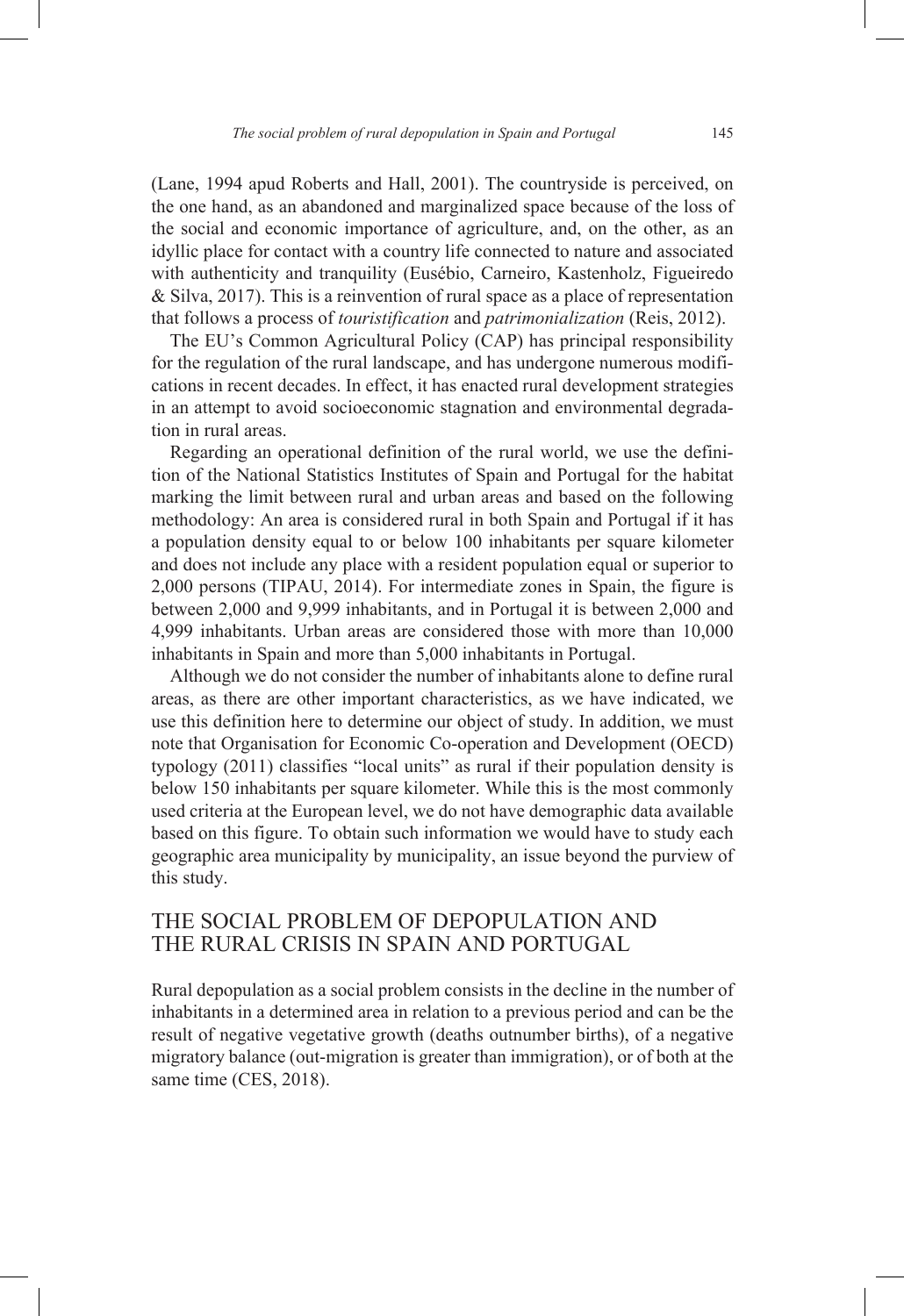During the 1960s and the beginning of the 1970s, Portugal experienced an intense rural exodus toward urban centers (and emigration to other countries in Europe as well), losing a significant part of its agricultural labor force (Avillez, 2015). In 1970, the urban population accounted for 77 percent of the country's total population. This process resulted in the concentration of approximately two-thirds of the population on the coast between Braga and Aveiro and between Leiria and Setúbal (Silva, Lima & Chamusca, 2010). This rapid urbanization led to the depopulation of the rural interior of the country, as young people went to the cities, leaving agriculture under the charge of older generations (Águas & Antunes, 2017).

As a result, the rural world in Portugal has suffered a crisis manifested in the constant decline in the participation of agriculture in the economy, in the decline in agricultural profits, in the general incapacity to attract investment from other sectors, in unattractive living and working conditions, and in environmental problems related to contamination, the rural exodus, erosion and forest fires (Cunha, 2004 apud Cavaco, 2004).

Rural abandonment intensified with the implementation of the CAP at the end of the 1980s (Eusébio et al., 2017). In fact, the CAP has not provided an adequate response to the reality of Portuguese agriculture and made sustainable development in rural areas more difficult (Alberto and Almeida, 2011).

The Spanish rural environment is significant in the geographic configuration of the country, encompassing 85 percent of the country's territory and 20 percent of the population. In the past decade, this rural society has experienced both deep demographic and socioeconomic changes; some rural areas are in decline while others are experiencing major growth (MAPAMA, 2010). Although the rural population is distributed throughout the country, the regions of Navarre, Castilla–La Mancha, Aragon and Castille and Leon stand out, as they contain almost 90 percent of the rural population (CES, 2018). Rural regions are characterized by the following dynamics (García Sanz, 2003):

population decline and depopulation of certain areas reaching losses close to or above 40 percent; in interior areas this process began in the 1950s. This depopulation has been selective ( proportionally more young people and women) and has diverse causes; some are economic, such as the decline in the importance of agriculture and the lack of economic dynamism, which has led to emigration, and others are demographic, such as the decrease in birth rates due to a decline in the number of women of childbearing age. (Camarero, 2009)

In Figure 12.1 we see a drop in rural populations in both countries. In Spain, the population in rural towns and villages declined by almost 13 percent from 1981 to 2011, while in Portugal the decline was more than double, 26.32 percent.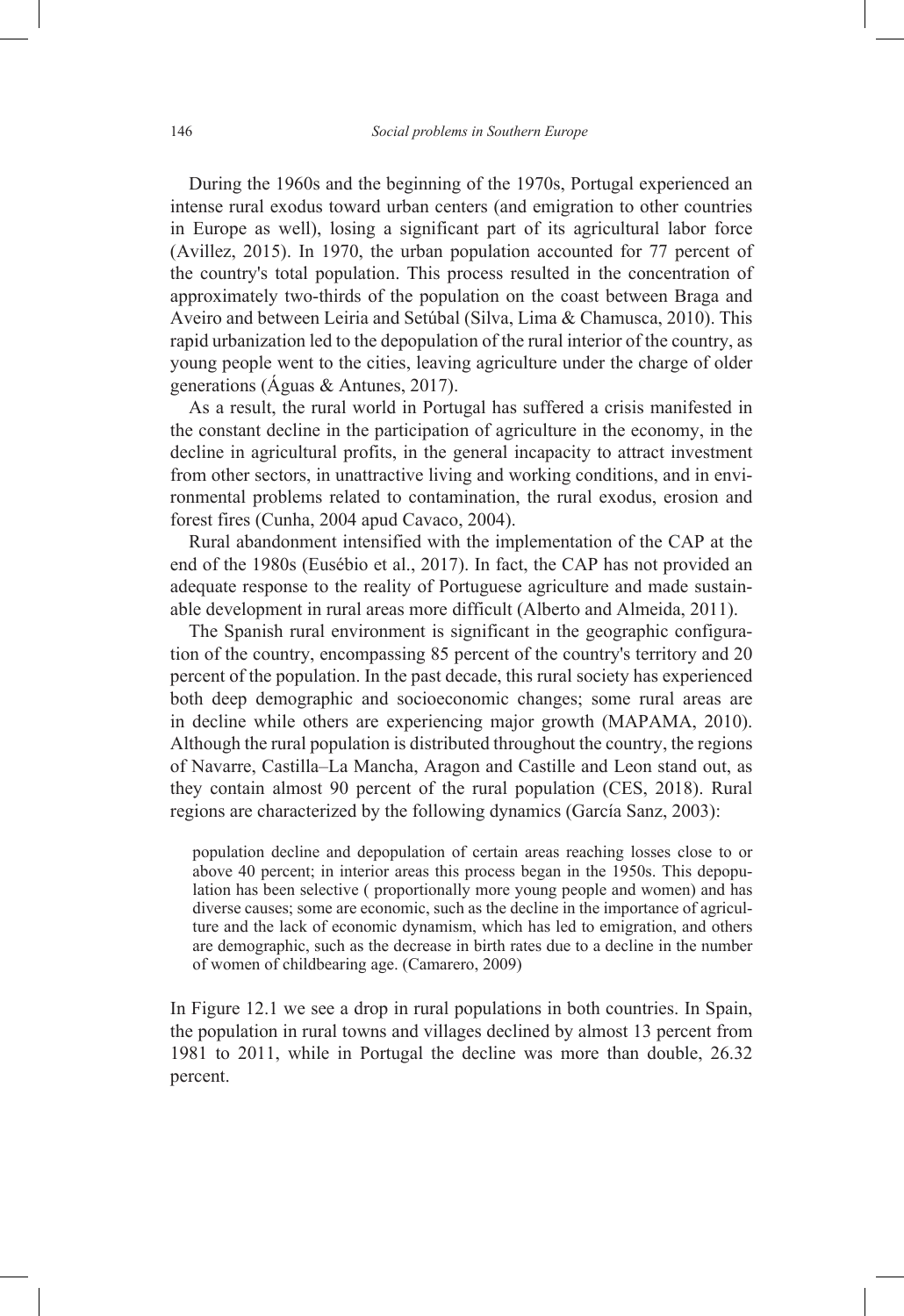

*Source:* Authors based on figures from the Population Censuses of the National Statistics Institutes (INE) of Spain and Portugal.

#### *Figure 12.1 Evolution of the population percentages of both rural and urban areas in Spain and Portugal with respect to the total population (1981–2011)*

Population loss has led to an imbalance in the age structure of the rural population. The progressive aging of the population, related to the increase in longevity and the birth of increasingly smaller cohorts, has generated significant concern given the possibility that the age pyramid will no longer be a pyramid and become inverted, provoking what some refer to as the *rectangularization of mortality* and a *demographic earthquake* (Wallace, 2000).

In analyzing the population pyramid we see how a narrowing of the base of the pyramid exists due to the decline in the birth rate. A *Childhood Index* shows the number of children (0 to 14 years of age) per 100 inhabitants; in rural Portuguese municipalities they constitute 14.11 percent of the inhabitants versus 15.02 percent in urban zones, while in Spain the figures are 10.86 percent and 14 percent respectively. These figures are not a reason for optimism regarding the future of rural areas. A *Youth Index* (persons 15 to 29 years of age) presents similar results, with the figure for Spain being 14.1 young persons per 100 inhabitants and for Portugal, 16.43.

Regarding persons 65 years of age and older, Spain has an *Aging Index* of 27.08 in rural municipalities and 16.06 in urban ones. Projections for 2050 point to an increase in this figure according to Spain's statistical institute, which forecasts that approximately 30.8 percent of the total population will be in this age group (Atance, García Corral, Martínez Jávega, Pujol & Urruela, 2010). In Portugal the aging index for the rural population is 21.85 per 100 inhabitants, versus 17.53 in urban areas.

In addition, we should point out that the support generation<sup> $1$ </sup> (35–54 years of age) constitutes 31.8 percent of the total population in Spain, while in rural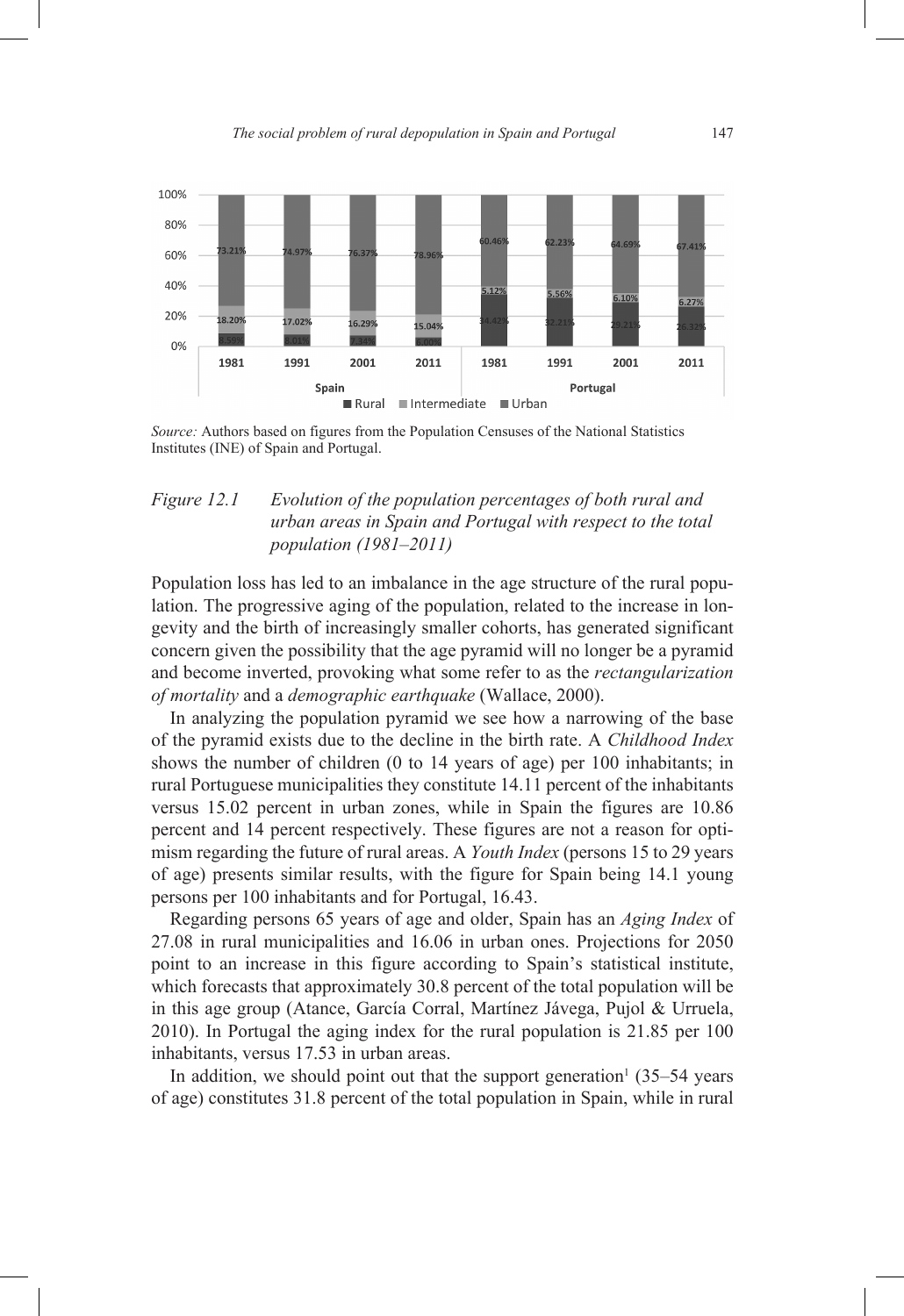areas it is only 7.73 percent. In Portugal, the figures are similar for rural (28.51 percent) and urban (28.81 percent) areas, which is quite positive for the future sustainability of the rural population.

Looking at the presence of men and women, we see that rural Spain had a sex ratio of 109 men for every 100 women in 2011, with the exception of those 65 years of age and up, where the number of men was below that of women (87 men for every 100 women) due to the longer life expectancy of women. In urban areas the ratio is 96 men for every 100 women. According to Sorokin and Zimmerman (1992), the rural world is becoming masculine due to selective migration processes; more women migrate to urban areas due to the specific demand for female labor power. This situation leads to significant problems of generational replacement, as there is an absence of women of reproductive ages.

Rural areas in Portugal are feminized, as they have a sex ratio of 94 men for every 100 women. This is a result of the number of women at reproductive ages not declining between 1950 and 2011. However, in geographic terms, areas of low density have a low female population at reproductive ages due to regressive variations, which impacts the reproductive cycle independently of fertility levels. The systematic variation of the population at reproductive ages in the last 50 years in certain areas has resulted in a clearly dualized country, with metropolitan areas gaining in female population at reproductive ages and much of the territory of the country losing said population, including the great majority of medium-sized cities (Marques, Ribeiro, Maia and Santos, 2016).

The decompensation from the vegetative growth of rural areas is mainly due to the increase in death rates from the increase in aging, along with low fertility rates due to the delay in the age of emancipation, marriage and access to maternity. Thus, the short-term fertility indicator<sup>2</sup> at the national level in 2017 was 1.31 for Spain and 1.36 for Portugal, according to their respective statistical institutes, far from generational replacement<sup>3</sup>  $(2.1)$  and it is clear that it will result in a loss in population in both rural and urban spheres, though with greater impact in the former.

The strangulation of the age pyramid has led to major social and demographic problems in rural areas, causing the gradual aging of support generations, decline in the size of the active population and a consequent increase in the economically dependent population, thus affecting demographic and economic sustainability.

The dependency index, which reflects the proportional weight of the inactive population (children and the elderly) with respect to the potentially active population, is of great significance, as it determines the financial cost of dependent persons. Rural municipalities have a dependency index of 79.12 percent in Spain and 56.31 percent in Portugal. This reveals the existence of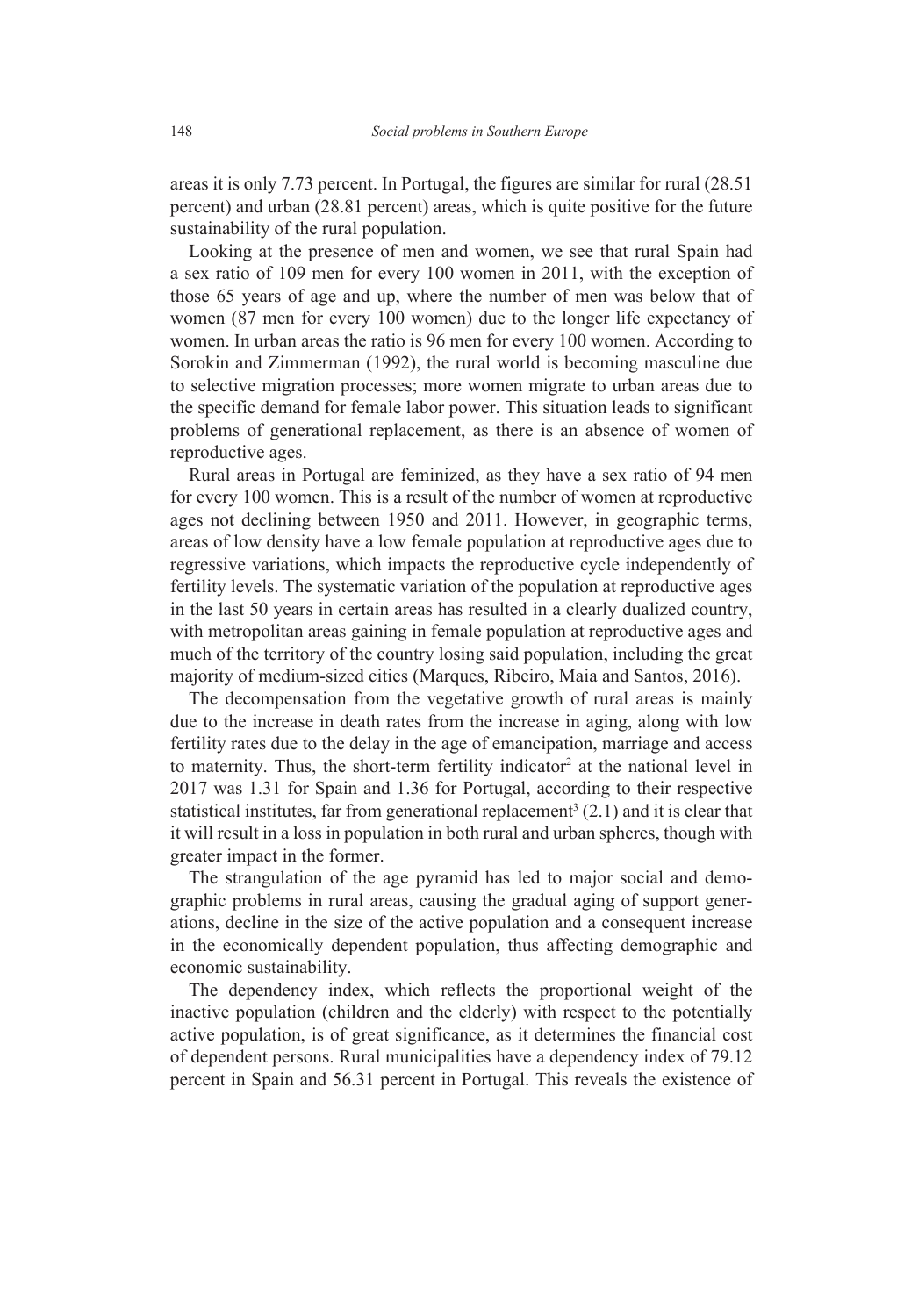a small population at active ages, resulting from the lack of economic dynamism, which further weakens the economy in rural areas.

Analyzing the population dynamics of rural areas in both countries clearly reveals the crisis in the demographic and economic sustainability of the rural world. However, these spaces also have certain irreplaceable comparative advantages: their natural and historical endowments, their landscapes and traditions, as well as the "tacit and erudite knowledge of their populations" (Silva et al., 2010, p. 5), which can and should be taken advantage of by the tourist industry.

## DEPOPULATION AND ABSENCE OF SERVICES AFFECTS SOCIAL COHESION IN RURAL AREAS

We have talked about the depopulation of rural areas in Spain and Portugal, examining demographic indicators and how they impact demographic sustainability. In addition, we cannot forget that the availability of infrastructures and economic, social, educational and cultural services in rural areas are in function of population.

Despite improvements, this generates an inequality in opportunities between rural and urban areas, which is worst in the places with the smallest populations and most damaging to those who are most vulnerable, which is often the elderly. The lack of facilities and services worsens the situation of rural inhabitants, increasing costs when they have to travel to obtain services (López and Salas, 2000).

Social inequalities and the under-provision of services in rural areas become part of a circular process of *local devitalization*, in which a determined demographic imbalance leads to a parallel economic and cultural imbalance and vice versa. Something similar occurs with the provision of economic, educational, transport and health services, among others, in comparison with more populated areas; they become victims of processes of productive rationalization provoked by negative population evolution (Cloke, 1987; Vachon, 1993), leading to the increasing isolation of rural areas.

Based on the Spanish INE's Living Conditions Survey<sup>4</sup> (INE, 2012) regarding household access to services (food, health care, public transport, banking, etc.), 35 percent of rural households surveyed had difficulties accessing at least one service and 23 percent accessing two services. What stands out in the results is the low proportion of households that use public transport and the difficulty accessing it, as well as the 22 percent of households that say they have difficulties accessing primary health care services, and the 19 percent that have difficulties accessing schools. The low density and high dispersion of the population makes maintaining services difficult, increasing problems to access them (CES, 2018).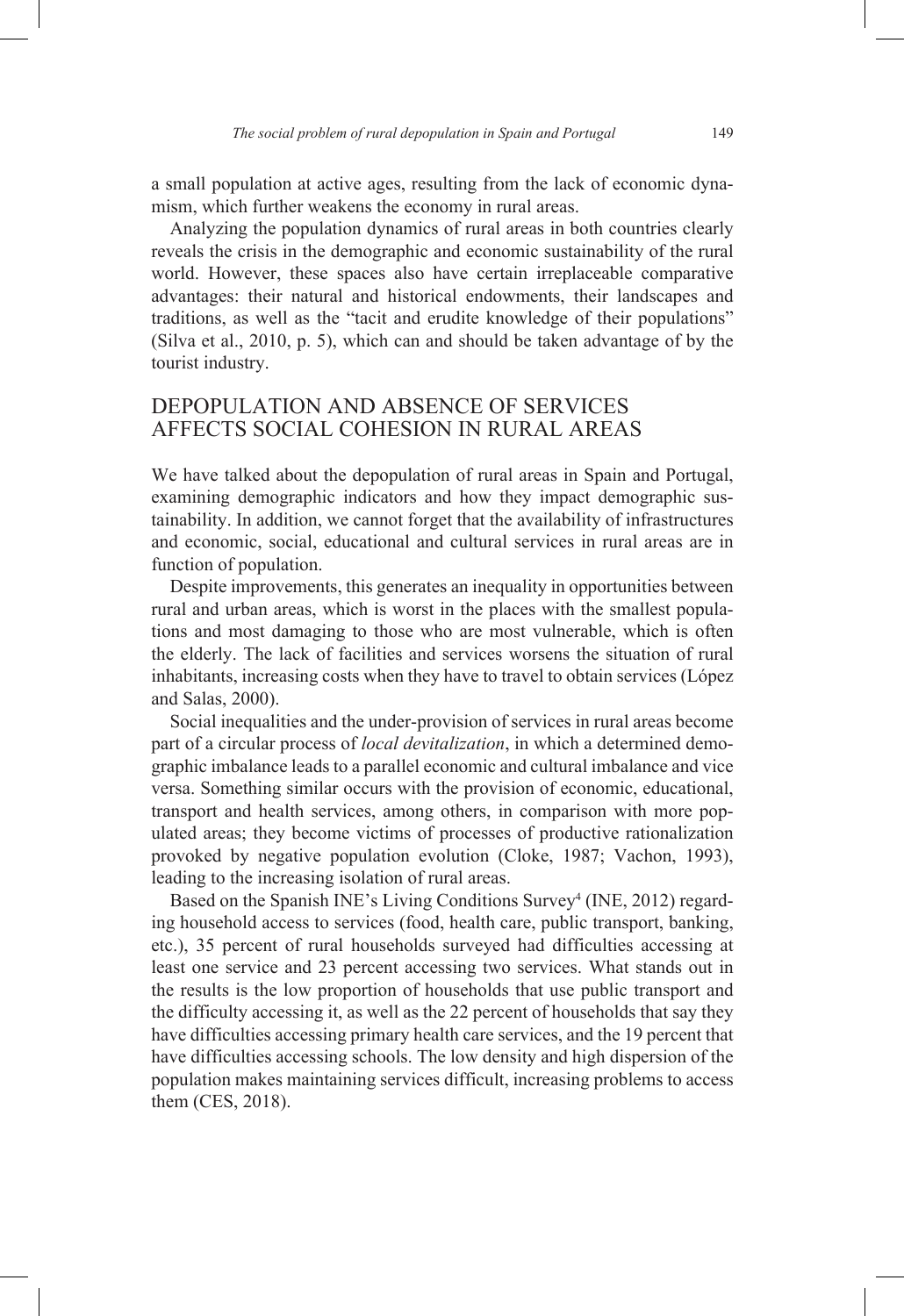Regarding rural Portugal, Almeida (2017) stresses how long-term unemployment, along with the lack of public services in the areas of health, education and justice, are essential problems resulting from depopulation. Another important issue in this country are the social support networks of elderly persons in rural areas. These seem to compensate for certain basic needs of the rural elderly, but not enough to increase their perceived quality of life (Paúl, 2005). Thus, for example, it is important that persons in these households can be accompanied when using the health care system.

Given all the trends we have described, many qualify the sociodemographic rural landscape as an inhospitable one and difficult to alter. But it is clear that the rural world fulfills various functions for the broader society: an economic function as a support in the provision of quality foods, a place for the installation of small and medium-sized firms, as well as for the provision of leisure and tourism services; ecological functions, constituting a buffer zone for the conservation of ecological balance by preserving natural resources; and a sociocultural function, maintaining and increasing its sociocultural role through the development of a local associative life, increasing relations with the urban population (PADMRV, 1997).

Intervention in rural areas to reduce depopulation is essential, such as providing equal access to information, improved mobility and attention to the population, facilitating the promotion of employment and sustainable development.

## COMPARATIVE EVOLUTION OF SOCIODEMOGRAPHIC DYNAMICS IN RURAL BORDER AND INTERIOR REGIONS IN BOTH **COUNTRIES**

An inter-regional comparison of rural areas in both countries is justified because they are homogeneous regions. According to Boudeville (cited in Cabugueira, 2000), a region is homogeneous if its separate spatial units share common characteristics, such as natural resources and physical and geographic traits. In what follows, we provide a descriptive analysis for each of the rural areas examined:5

Galicia and Minho: analyzing the main demographic indicators, we see that the proportion of children in the population in rural areas in Minho is much higher than in Galicia, 15.17 percent and 5.69 percent, respectively. The youth index follows a somewhat similar dynamic, 14.95 percent of the population in rural Minho being 15 to 29 years of age, in comparison to 11.43 percent in rural Galicia. The reverse occurs with the aging index; the percentage of the population 65 years of age and up is 38.4 percent in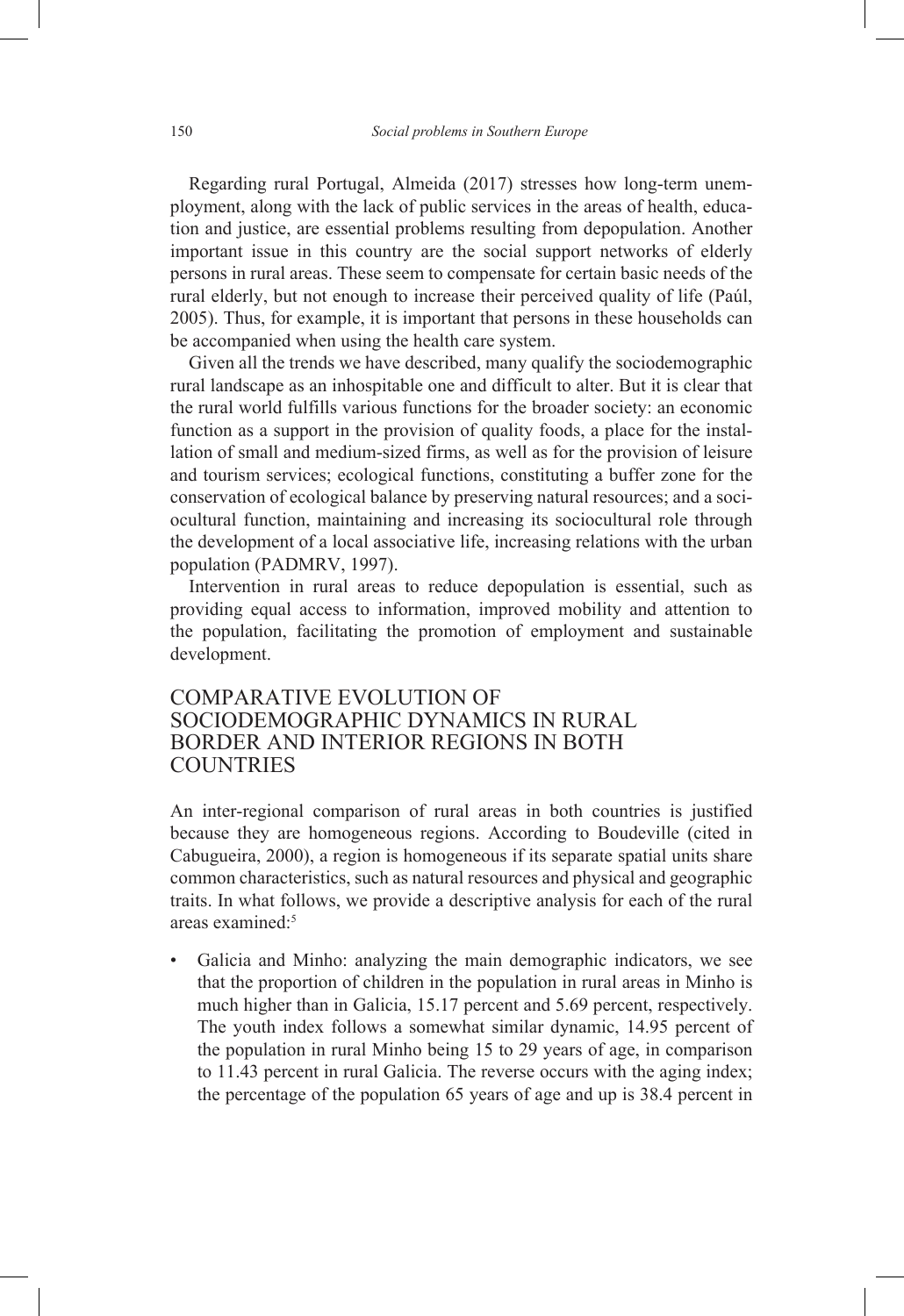Galicia and 16.58 percent in Minho. Therefore, we can see that despite their geographic proximity, rural areas in Galicia have a more aged population, while population indicators for Minho are more positive for its sustainability.

- Castille and Leon and Trás-os-Montes and Alto Douro: the childhood index reveals 8.31 children per one hundred inhabitants in the former, and 5.90 in the latter. The aging index is higher in the Spanish region (31.78) than the Portuguese region (9.1). This dynamic is explained by the high proportion of persons 29 to 65 years of age in the Portuguese region, which manifests in a dependency index figure of 22.97, quite low for a rural area. This is due to almost all the municipalities in this region experiencing population growth over the past decade.
- Extremadura and Beira Interior and Alentjo: these rural areas have very similar figures for the demographic indices; the Portuguese regions are slightly more aged than the Spanish, and thus, have a much higher dependency index of 77.46, in comparison to 48.97 for Extremadura.
- Andalusia and Algarve: these two regions have very similar figures for the demographic indices and for the dependency index in their rural areas.
- The Canary Islands and Balearic Islands in Spain and the Azores and Madeira in Portugal: of these four regions we can say that the most aged rural regions are in the Canary Islands, which has an aging index of 23.32 per 100 inhabitants, significantly higher than the others. The rural areas with the highest childhood index (17.03) are in Madeira, which also has the lowest aging index (15.75). Regarding youth and young adults, the Azores, with 20.55 percent of the population in this age group has the highest proportion, while the Balearic Islands has the lowest (13.53 percent). Lastly, and as would be expected, the Canary Islands has the highest measure of dependency (51.37 percent).

In short, population growth highlights the coastal/interior asymmetry, with an intensification of the loss of population in the rural interior. Thus, it seems that the places that are most distant from more dynamic and central municipalities are experiencing the incessant loss of residents, active population, voters, political significance and culture.

## SUPPORT FOR THE MULTIFUNCTIONALITY OF THE LANDSCAPE AS A PATH FOR RURAL DEVELOPMENT: THE CASES OF SPAIN AND PORTUGAL

The objectives of rural development focus on conservation of the environment, improving quality of life, job creation, depopulation, aging, etc. The aim is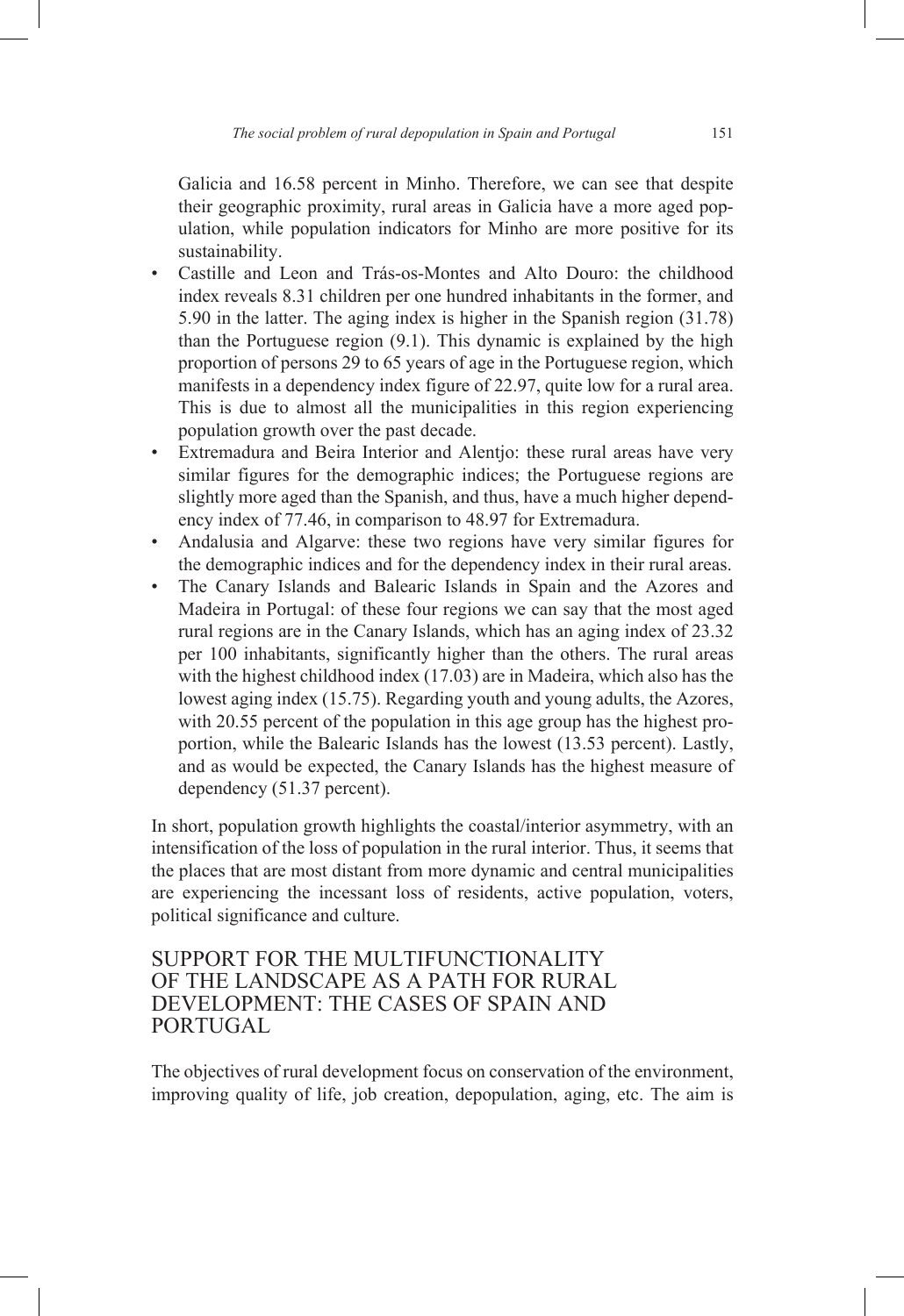economic diversification and multifunctionality to counteract the loss of the economic competitiveness of traditional rural activities. Essentially, measures are aimed at fostering economic and social development by defending agricultural activities and cultural, social and other economic aspects of rural life (Entrena Durán, 2017).

The EU's Agenda 2000 adopted multifunctionality for the first time among the objectives of the CAP to increase the sustainability and competitiveness of European agriculture, without disregarding conservation of rural landscapes and resources; the aim being to contribute to improving rural living conditions, without ignoring the desires of the urban population for safe and quality foods, protection of the environment and the well-being of animals (Valadas, 2011).

Significant changes affected agriculture and forestry in the second half of the twentieth century, weakening many farms. One of the solutions to confront the low productivity of rural areas is to use these areas to satisfy urban demand for recreation (Pinto, 1985). Thus, the restructuring of Europe's rural economy has led to a change in land use and the establishment of new functions for the rural population, such as defending the value of the landscape and endogenous resources (Tirado-Ballesteros & Hérnandez-Hérnandez, 2018; Cánoves, Herrera & Blanco, 2005). As a result, rural space is less and less a productive space and more and more a produced space (Covas, 2010).

In the face of the demographic, economic and territorial imbalances existing in rural areas, diverse responses have been articulated that revolve around rural tourism. The aim is to emphasize the values and resources of each region along with the conservation of the environment to achieve greater sustainability. Although the impact of tourism in rural areas is questioned (Silva, 2010), it has gained a lot of support as we see in the existence of a diverse range of accommodation and activities (Cavaco, 2004).

#### **CONCLUSIONS**

The depopulation of rural areas has affected rural life in both Spain and Portugal, aggravated by the loss of basic services, which produces inequality in access for its inhabitants. This is a vicious circle: the declining number of inhabitants provokes the withdrawal of services and this provokes further population loss.

The absence of services, along with lower levels of human capital and fewer employment opportunities increase the difficulties of territorial integration and generate further economic decline in rural areas. As a result, it is necessary to address the deficits in services, adjusting them to the sociodemographic characteristics of each rural area through studying specific local needs. The access of the population and businesses to services, such as telecommunications, contributes to reducing the isolation of rural municipalities, improving the social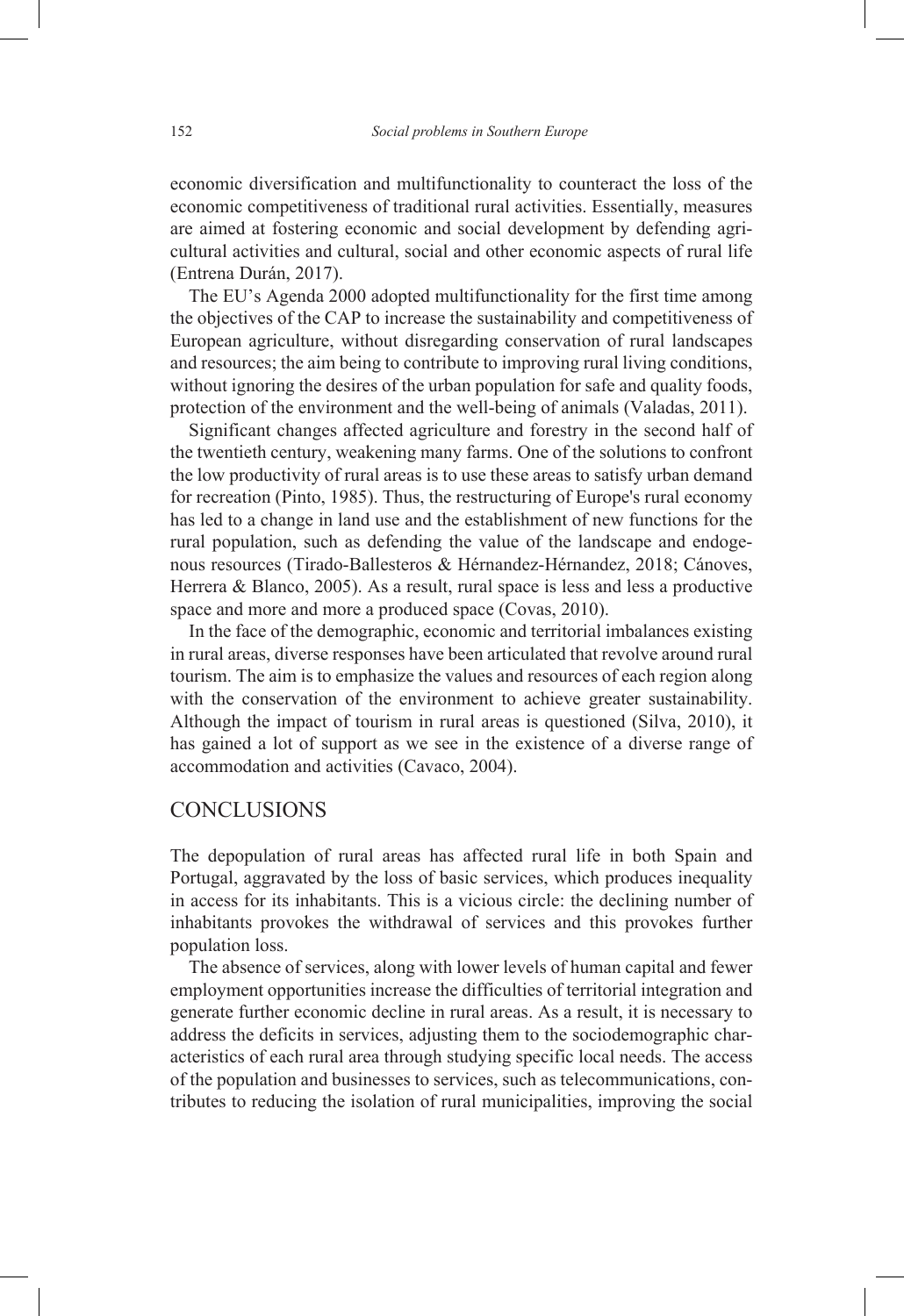and economic cohesion and territorial articulation so sought after through rural development policies (CES, 2018).

To mitigate demographic imbalances and economic decline in rural areas we need to foster multifunctional territories, support the arrival of persons from outside, above all those that can invest in and create economic activities in order to promote development, without neglecting infrastructure and human resources. The result is that tourism is considered by governmental authorities as the means to diversify rural economies and as having the capacity to revitalize the most depressed regions by boosting local resources and for the multiplying effects it can have on the economy and employment (Cavaco, 2004; Ribeiro and Marques, 2002).

In short, the importance of the rural world is unquestionable, both in terms of social equilibrium and stability, and for the harmonious development of every country, counteracting the concentration of population in major cities and preserving the environment, landscape and rural heritage. To do this, it is essential to solve the problems present in these areas (Cunha, 2004).

#### **NOTES**

- 1. The so-called support generation are those persons born between 1958 and 1977 who constitute the most numerous cohorts. Support refers to their key position in the age structure and their numeric importance, both in earlier and later generations, along with their important role as caregivers of potentially inactive persons (the elderly and children), and their role in the economic activity and social dynamic in rural areas (Camarero, 2009).
- 2. Short-term fertility indicator: It is defined as the average number of children a woman belonging to a specific scope would have throughout her fertile age in the case the fertile intensity by age remains the same as the one observed in year t, in that same scope. This is calculated as the sum of the fertility rates, by age 4 (expressed as so much per one), extended to the range of fertile ages (15 to 49 years old).
- 3. Which refers to the fertility level necessary to assure that successive generations are substituted by others of equal size and, thus, population size is maintained. For the majority of populations in developed countries, it is considered that, to achieve this objective, the average number of children per woman should be 2.1 (Vinuesa, Puga, & Instituto Nacional de Estadística, 2007).
- 4. Referring to territories with less than 10,000 inhabitants, as municipalities with less than 2,000 inhabitants will have a similar dynamic.
- 5. We aggregated data from the NUTS (Nomenclatura de las Unidades Territoriales Estadísticas) III (2002 version) from the INE for Portugal to have corresponding data grosso modo with the data from the traditional Portuguese sociocutural geographic regions (i.e., the provinces of Portugal). In the cases of Madeira and the Azores, there was no problem because they coincide with the respective NUTS I, II and III. In the case of continental Portugal, we added the NUTS III territorial units with the aim of referring to traditional regions (cf. Claudino, 2006), which are much larger. For example, "Minho-Lima" + "Cávado" + "Ave" = the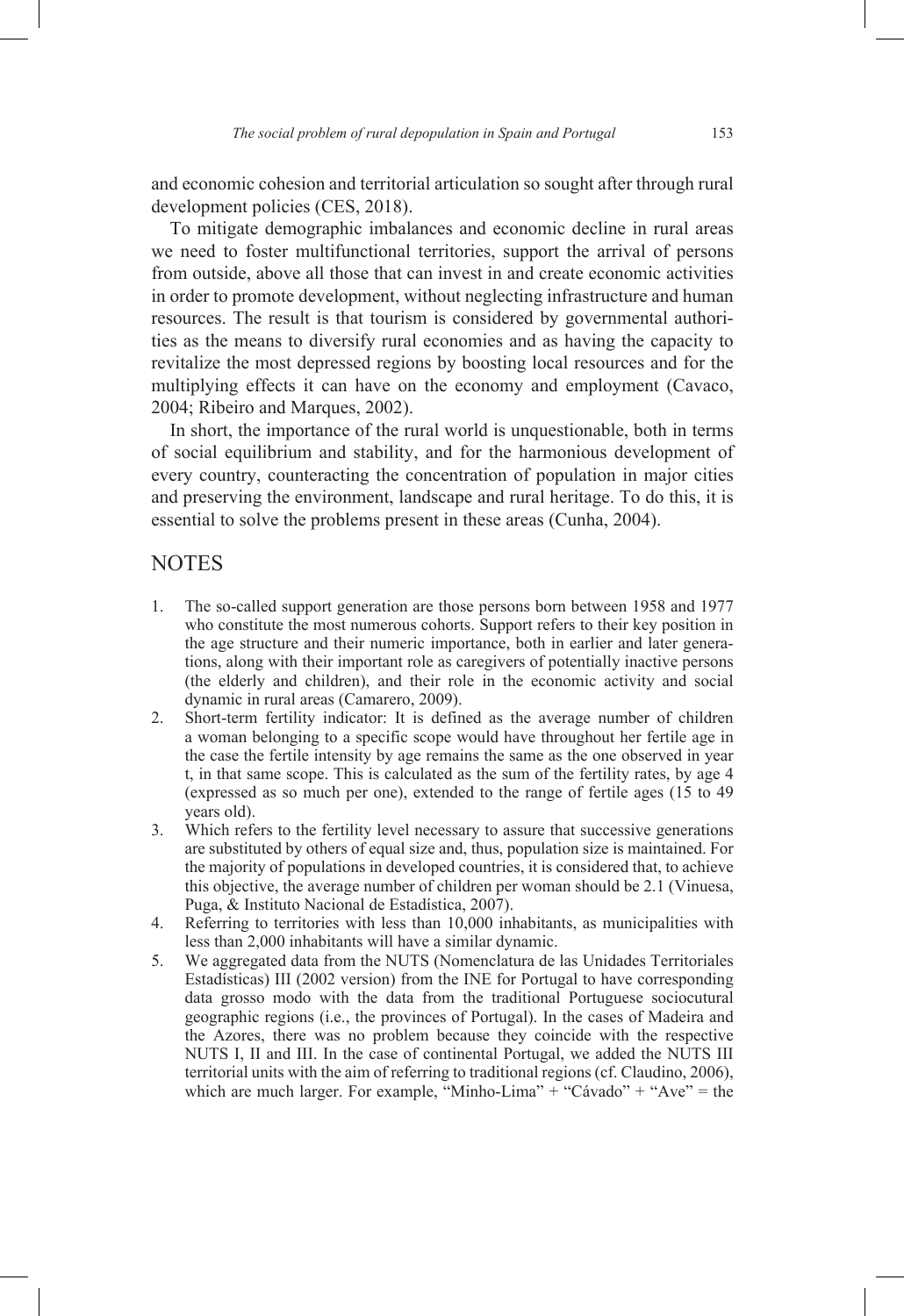traditional geographic region of "Minho", as there is no geographic consistency between NUTS III and traditional Portuguese regions. However, we are aware that this circumstance of incomplete correspondence between NUTS and traditional provinces can lead to undesirable distortions.

#### **REFERENCES**

- Águas, T., & Antunes, C. R. (2017). Turismo emEspaço Rural: Concelho de Monchique. *Cadernos de Geografia*, *36*, 101–110.
- Alberto, D., & Almeida, J. P. (2011). Evolução da Agricultura Portuguesa no Período 1989/2010. Análise de Indicadores Relevantes. In A*tas do 5º Congresso de Gestão e Conservação da Natureza* (pp. 916–922). Bragança/Zamora: APDR/AECR.
- Almeida, M. A. (2017). Despovoamento e territóriosdesiguais: políticas autárquicas e políticas centraisem tempos de mudança. In *Atas da Conferência Instituições, atitudes e comportamentos políticos em tempos de mudança* (pp. 61–87). Lisbon: ISCTE-IUL.
- Atance, I., García Corral, Á., Martínez Jávega, M. T., Pujol, R., & Urruela, J. (2010). La población rural en España: Un enfoque a escala municipal. *Revista Española De Economía Agraria*, *10*, 35–57.
- Avillez, F. (2015). *A Agricultura Portuguesa: As últimas décadas e perspectivas para o futuro*. Lisbon: Fundação Manuel dos Santos.
- Cabugueira, A. C. (2000). Do desenvolvimento regional aodesenvolvimento local. Análise de algunsaspetos de política económica regional. *Gestão e Desenvolvimento*, *9*, 103–136.
- Camarero, L. A. (2009). La sostenible crisis rural. *Documentación Social*, *155*, 13–22.
- Cánoves, G., Herrera, L., & Blanco, A. (2005). Turismo en España: un análisis de la evolución en el contexto europeo. *Cuadernos de Geografía*, *77*, 41–58.
- Cavaco, C. (2004). Desafios de desenvolvimento rural: notas de leitura. *Finisterra*, *39*(78), 99–112.
- CES (Consejo Económico y Social de España) (2018). *Informe El medio rural y su vertebración social y territorial*. Colección Informes 01. Madrid: Consejo Económico y Social de España.
- Claudino, S. (2006). Portugal peninsular e os desafiosregionais. *Finisterra*, *41*(81), 105–120.
- Cloke, P. J. (1987). *Rural planning: Policy into action?* London: Harper & Row.
- Covas, A. (2010). Os "futuros" do mundo rural português: De espaçoprodutor a espaçoproduzido: mercados emergentes e neo-rurais. In E. Figueiredo, E. Kastenholz, M.C. Eusébio, M.C. Gomes, M.J. Carneiro, P. Batista, & S. Valente *Atas do IV Congresso de Estudos Rurais: Mundos Ruraisem Portugal – Múltiplos Olhares, Múltiplos Futuros* (pp. 9–19). Aveiro: Universidade de Aveiro.
- Cunha, A. (2004). *A Política Agrícola Comumna Era da Globalização*. Coimbra: Livraria Almedina.
- Entrena Durán, F. (2017). Idealizaciones y reinvenciones urbanas de lo rural. In J. Díaz Cuesta (Ed.) *Proyecciones de la investigación actual universitaria* (pp. 147–161). Madrid: Tecnos.
- Eusébio, C., Carneiro, M. J., Kastenholz, E., Figueiredo, E., & Silva, D. S. (2017). Who is consuming the countryside? An activity-based segmentation analysis of the domestic rural tourism market in Portugal. *Journal of Hospitality and Tourism Management*, *31*, 197–210.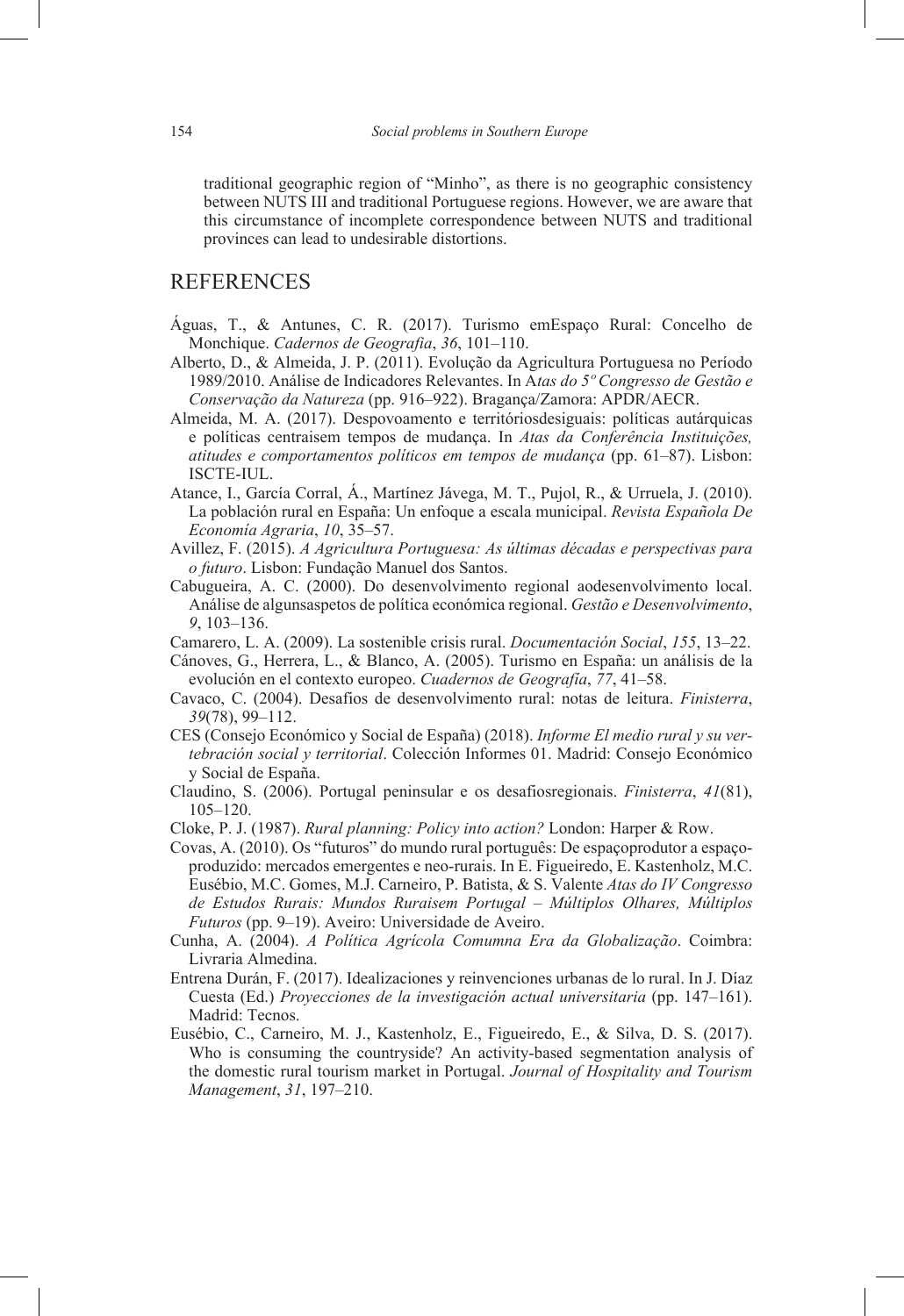- García Sanz, B. (2003). *Sociedad rural y Desarrollo*. Madrid: Ministerio de Agricultura, Pesca y Alimentación.
- INE (2011). *Censo de Población y Vivienda, España y Portugal*. Retrieved 27 April 2020 from: https://www.ine.es/censos2011/censos2011\_faq.htm.
- INE (2012). *Encuesta de Condiciones de Vidaespañola, España*. Retrieved 27 April 2020 from: https://www.ine.es/dyngs/INEbase/es/operacion.htm?c=Estadistica\_C& cid=1254736176741&idp=1254735976608&menu=ultiDatos.
- López, L. J, & Salas, F. V. (2000). Economía y política de la financiación de servicios públicos en territorios con desigual densidad de demanda. *Estudios sobre la Economía Española*, *83*, 42–54.
- MAPAMA (Ministerio de Agricultura, Alimentación y Medio Ambiente) (2010). Programa de desarrollo rural sostenible (2010–2014). Retrieved 10 April 2018 from: https://www.mapa.gob.es/es/desarrollo-rural/planes-y-estrategias/ley-para-el -desarrollo-sostenible-del-medio-rural/ prog-rural-sustainable-development /.
- Marques, T., Ribeiro, D., Maia, C., & Santos, H. (2016). Nascer é envelhecer: umaperspetiva demográfica evolutiva e territorial naconstrução do futuro de Portugal. *Revista de Geografia e Ordenamento do Território*, (10), 207–231.
- OECD (2011). OECD Regional Typology. Retrieved 10 April 2018 from: https://www .oecd.org/cfe/regional-policy/OECD regional typology Nov2012.pdf.
- PADMRV (Plan de Actuación para el Desarrollo del Medio Rural Vasco) (1997). Bilbao: Gobierno Vasco.
- Paúl, C. (2005). Envelhecimento activo e redes de suporte social. *Sociologia, Revista da Faculdade de Letras da Universidade do Porto*, *15*, 275–287.
- Pinto, J. M. (1985). *Estruturassociais e práticas simbólico-ideológicas nos campos*. Porto: Edições Afrontamento.
- PORDATA (n.d.). Base de Dados de Portugal Contemporâneo. Retrieved 10 April 2018 from: https://www.pordata.pt/Home.
- Reis, P. (2012). Desenvolvimento local em áreas rurais de baixadensidade: umaproposta de intervenção para as Aldeias Históricas de Portugal de Trancoso e Marialva. In: *Atas do III Seminário de I&DT*. Portalegre: Instituto Politécnico de Portalegre.
- Ribeiro, M., & Marques, C. (2002). rural tourism and the development of less favoured areas – between rhetoric and practice. *International Journal of Tourism Research*, *4*, 211–220.
- Ribeiro, O., Lautensach, H., & Daveau, S. (1991).*Geografia de Portugal* (Vol. IV). 1st ed. Lisbon: Edições João Sá da Costa.
- Roberts, L., & Hall, D. (2001). *Rural tourism and recreation: Principles to practice*. Oxon, CAB International.
- Sharpley, R., & Sharpley, J. (1997). *Rural tourism: An introduction*. London: International Thomson Business Press.
- Silva, L. (2010). Perspetiva antropológica do turismo de habitaçãoem Portugal. *Pasos: Revista de Turismo y Patrimonio Cultural*, *5*(2), 31-46.
- Silva, Â., Lima, F., & Chamusca, P. (2010). Estratégias de eficiência colectiva emterritórios de baixadensidade: reflexões a propósito do Minho-Lima e do Tâmega. *Atas do XII Colóquio Ibérico de Geografia* (pp. 3–8). Porto: Faculdade de Letras.
- Sorokin, P., & Zimmerman, C. (1992)*. Principles of rural–urban sociology*. New York: Henry Holt.
- TIPAU (Tipologia de Áreas Urbanas) (2014). Relatório técnico. Retrieved 22 April 2018 from: http://smi.ine.pt/Versao/Download/10129.